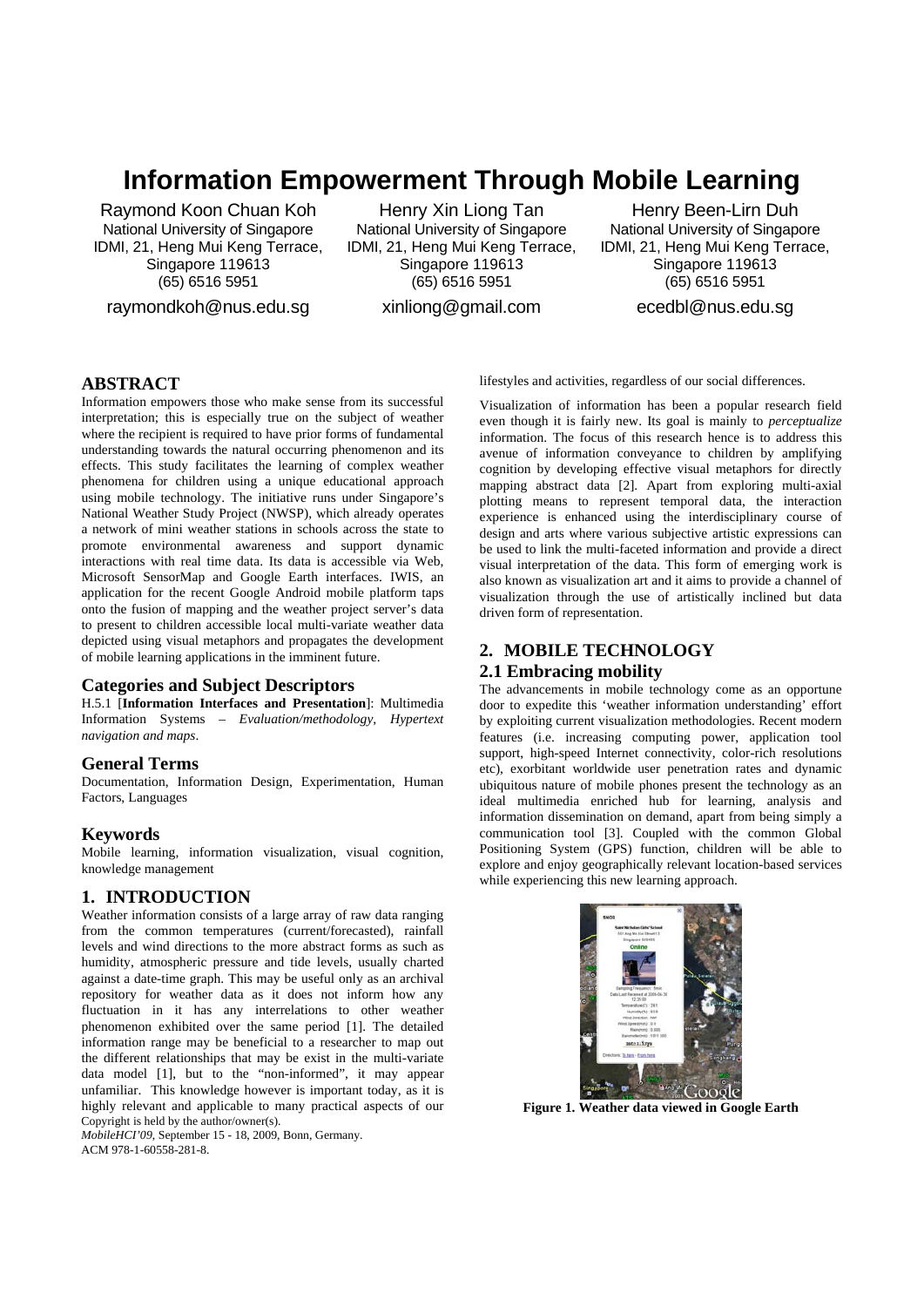## **2.2 IWIS**

Considering some of the design principles proposed by [4], "Interactive Weather Information System" or IWIS is developed as a prototype mobile application using unique design-oriented visual metaphors to represent a select group of weather information that is retrieved from the weather stations' database (Figure 1) to be presented to children (Figure 2).



**Figure 2. IWIS on Google Android in HTC's Dream mobile** 

## **2.3 Location-based tracking**

IWIS is 'location-aware' by offering two modes of position tracking (Cell ID or GPS) to the user (Figure 2). The project's weather stations are depicted on Google Mobile Map's interface in the mobile device, giving a clear spatial representation of the stations' physical locations relative to the user's present geographical coordinates (Figure 3) with the latest weather information available on demand (by tapping a station's marker on map) [5].



**Figure 3. IWIS/Google Map integration using markers for user's and a NWSP mini weather station's locations.**

### **2.4 Visual metaphors**

Shapes (2D and 3D), sizes and colors metaphors (Figure 4) are collectively used to visually represent real-time weather data in IWIS (Figure 5 Left). One important function of such utilization is that it establishes and supports the possible linkage of familiar concepts to unknown ones [6]. Hence, the depth of a metaphor's visualization coressponds to the ease of conveying the intended meaning.



**Figure 4. Visual metaphors in IWIS** 

In addition, the full scalar data from the selected weather station can be still available for viewing. In IWIS, we filtered this down to a selected (but easily re-configurable) range of data types that we would like to present on that screen (Figure 5 Right).



**Figure 5. Left: Weather data retrieval options in IWIS prototype. Right: Weather data linkage test in IWIS (Google Android)** 

## **2.5 3D objects**

A 3D cube is used as part of the information visualization in IWIS. It features the following attributes for translating information:

## *2.5.1 Opacity*

Opacity values relate how recent downloaded data from the weather stations are. An opaque appearance (of the 3D cube) would mean that the data is up to the current date of retrieval while a translucent look will mean that the weather data is more than a day old. In this case, it represents the linkage as if it is a surrealistic fading away of information through time.

## *2.5.2 Size*

Magnitude of the weather data is depicted in IWIS by the size of the object in a proportional scale that is developed for this purpose.

## *2.5.3 Shading*

The cube's shading is used to represent the intensity of a specific condition (i.e. solar radiation) of the weather phenomenon.